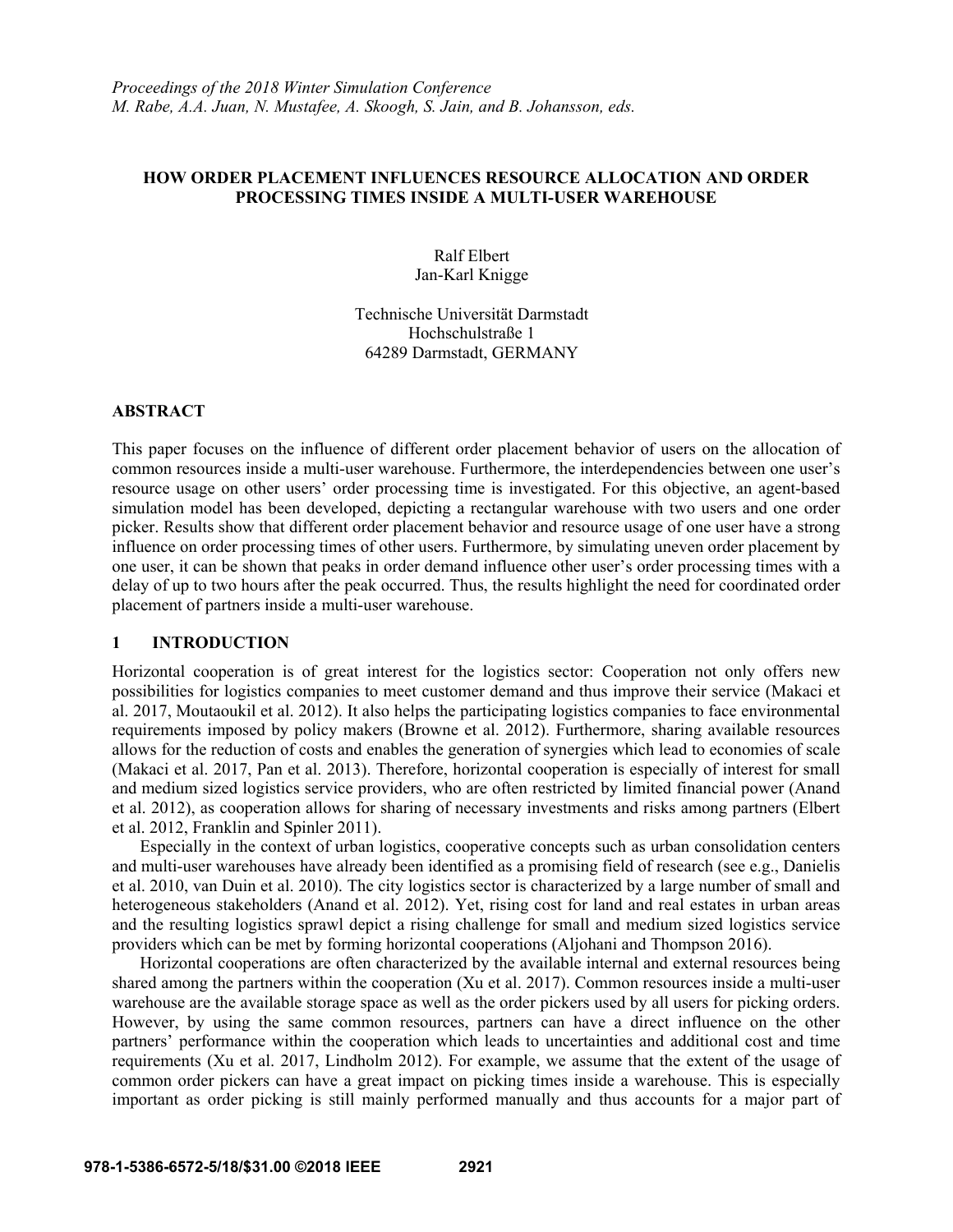overall warehouse cost (de Koster et al. 2007, Petersen and Aase 2004). Also, it is assumed that warehouse users need to meet certain cutoff times such as for example scheduled truck departures and are therefore interested in a fast and reliable order picking process and a coordinated usage of common resources. However, especially in the case of city logistics, heterogeneous actors often have to deal with different and sometimes even contrary interests (Anand et al. 2012). This explains why many cooperative logistics concepts based on horizontal cooperation between partners have failed in the past due to missing willingness of partners to cooperate (van Duin et al. 2010). In order to better understand the influence different resource usage can have on other partner's performance within a logistics cooperation, this paper aims at analyzing the order picking process with shared order pickers inside a multi-user warehouse.

Furthermore, the individual behavior of partners and their role within the cooperation must be addressed for the development of a functional cooperation (Lindholm 2012). In case of the order picking process, user behavior in terms of the time and amount of orders placed by users to be picked from the warehouse is of interest. Especially if resources for order picking are limited, order placement is assumed to have a strong influence on picking times of all users within the warehouse.

However, a research gap exists concerning the influence of order placement behavior by users inside a cooperative logistics facility on the order picking process. For this reason, the paper at hand investigates the influence of different order placement behavior of users inside a multi-user warehouse on the usage of common resources in order picking and the order processing times of other users.

The scope of this research can thus be summarized by the formulation of two research questions (RQ):

- **RQ 1** How does order placement behavior of one user inside a multi-user warehouse influence the allocation of the common resource of order pickers?
- **RQ 2** How does order placement behavior of one user and the associated usage of the common resource impact the other user's order processing times?

To investigate the influence of different order placement behavior and to answer the research questions, an agent-based simulation model with discrete event elements has been developed using the software AnyLogic 8. An agent-based simulation is considered most suitable for investigating the complex interdependencies inside a multi-user warehouse as it is able to model the behavior of multiple heterogenic actors and allows for analyzing the effects on the overall system (Bonabeau 2002).

The remainder of this paper is structured as follows: The subsequent section will give a brief overview of the existing literature on horizontal cooperation in logistics and warehousing. In the third section, the agent-based simulation model is described in detail. Subsequently, the results of the simulation study are presented. The final section gives a conclusion and outlines potential for future research.

#### **2 LITERATURE REVIEW**

When speaking of different companies on the same level of the supply chain working together, Mejias-Sacaluga and Prado-Prado (2002) as well as Spekman et al. (1998) distinguish between cooperation, coordination and collaboration. Nevertheless, making this distinction is in many cases not necessary as all three concepts share the same basic meaning of having two or more partners building up a relationship and sharing some of their resources (Xu et al. 2017). As the use of common resources is in the focus for the paper at hand, the same meaning is assumed for all three concepts in this work.

Most of the existing literature on horizontal cooperation in the field of logistics concentrates on organizational, economical or technical aspects. Klein et al. (2007) compare the consequences of cooperative versus competitive behavior inside strategic alliances within an integrated logistics supply chain. The authors conclude that successful logistics partners cooperate by sharing strategic information and compete in the field of IT customization. Yang and Zhou (2014) analyze the cooperative behavior of transportation companies offering free warehousing service to customers. The authors point out the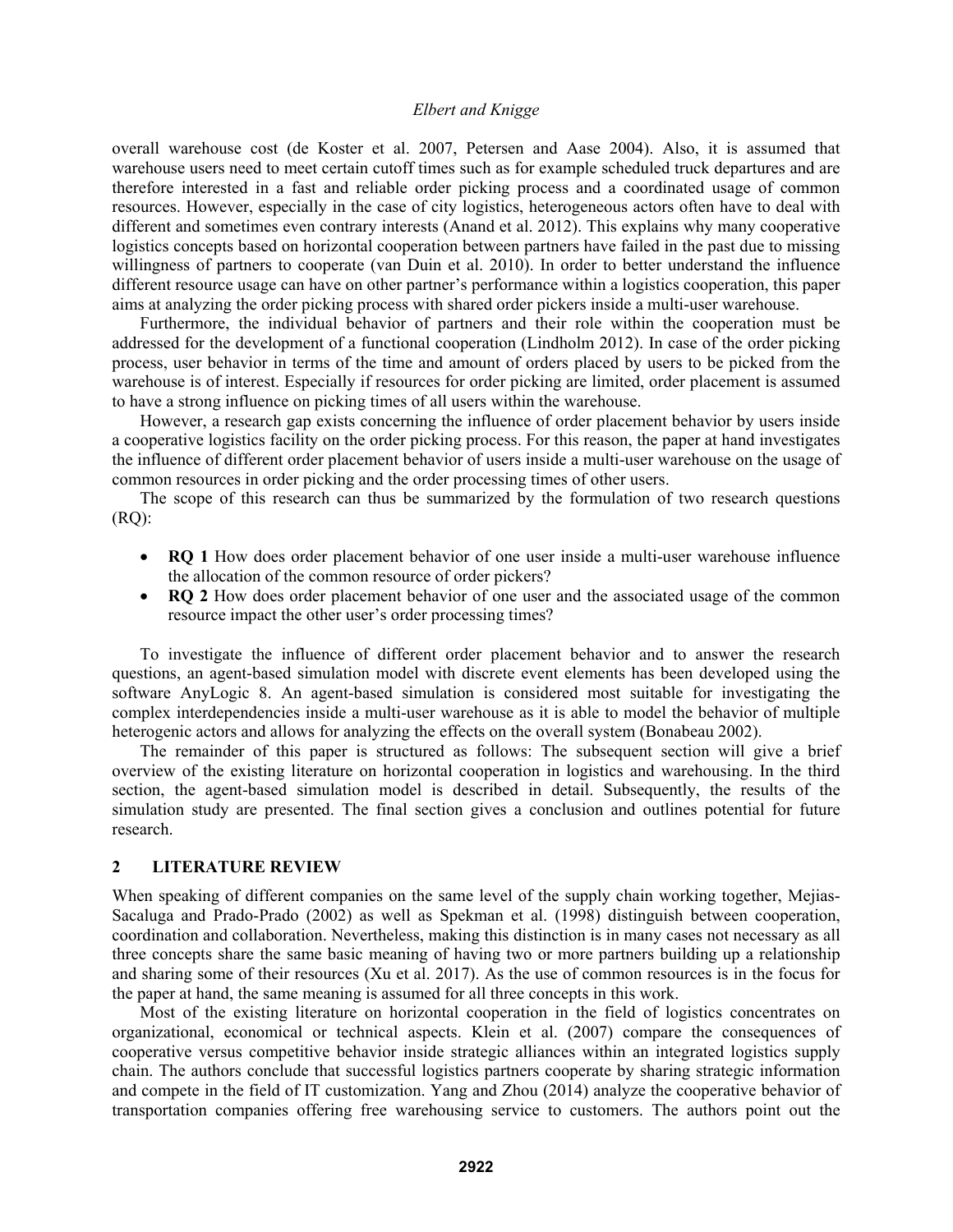importance of an effective design of contracts to enable cooperative behavior of partners. Verdonck et al. (2013) deal with the operational planning of horizontal cooperations and give a basic overview on the existing literature with focus on transportation carriers. The authors distinguish between order sharing and capacity sharing as two forms of collaboration. A case study for cooperative distribution network in rural areas in Sweden can be found in Hageback and Segerstedt (2004). Here, the authors argue that cooperation in the field of distribution have to compete with other companies in the area offering a similar service. Therefore, generating lower costs or offering better service is vital for efficient logistics cooperation. The importance of achieving synergies by engaging in horizontal cooperation is also pointed out by Cruijssen et al. (2007). They find that by cooperatively planning routes, transportation companies can achieve cost savings of up to 30 %.

While numerous studies on cooperation in distribution and transportation networks exist, the number of studies focusing on cooperation in warehousing is much smaller. Makaci et al. (2017) analyze different case studies of pooled warehouses in France. They point out that a close collaboration between actors is essential for the success of such a cooperation. Furthermore, they formulate common characteristics of pooled warehouses and derive new key performance indicators. Reaidy et al. (2015) point out that cooperative warehouses can be considered as dynamic and are therefore much more complex to manage. Their research thus aims at developing new platforms for collaborative warehouse management based on Internet of Things technology.

Both, cooperative transportation and warehousing have in common that the allocation of costs and benefits among partners has been identified by researchers as one of the most important factors for a successful cooperation: In practice, cost allocation is often mainly based on the number of items or volume stored by each user (Hariga 2011). Lozano et al. (2013) develop a linear programming model to investigate cost savings of different transportation companies within a horizontal cooperation. By integrating different behavior of the partners into the model using cooperative game theory, the authors are able to analyze different methods of allocating costs under certain scenarios. Similarly, Krajewska et al. (2008) use cooperative game theory to analyze possibilities to share profits among partners in horizontal cooperation of freight carriers. In order to solve the cost allocation problem, Cruijssen et al. (2010) propose logistics cooperation initiated by logistics service providers instead of the suppliers. According to the authors, this procedure not only allows for selecting partners with the highest potential of generating synergies but also enables a sustainable allocation of costs and benefits.

Research on practical applications of cooperative logistics facilities can mainly be found in the urban logistics sector. Browne et al. (2007) for example discuss the potentials of urban consolidation centers. The authors especially point out that the allocation of costs and benefits among partners is an important aspect for a successful implementation. A study on potential benefits and challenges for a specific urban consolidation center is carried out by van Duin et al (2010): They provide an ex-ante analysis for a planned urban consolidation center in The Hague by analyzing similar concepts that were already implemented. Besides the willingness to cooperate, the authors also identify the allocation of costs and benefits as the primary challenge for the success of the urban consolidation center. However, Vanovermeire and Sörensen (2014) point out that it is often difficult to precisely analyze individual costs of different activities within the cooperation and that it can therefore be difficult to create a perception of fairness among all partners. Instead, Xu et al. (2017) argue that reasonable allocation of resources is essential for cooperations in logistics as it can have a direct influence on operating costs. For this reason, they propose a programming model that can be used to develop optimal resource allocations plans and decisions in a collaborative logistics network. Their model is even able to take uncertainties into account.

As the review of the literature shows, so far little research exists that focuses on the effects of different resource allocation within multi-user warehouses. This work therefore aims at closing this gap by showing the effect different demand behavior and resource usage of one user has on the performance of other users within a multi-user warehouse.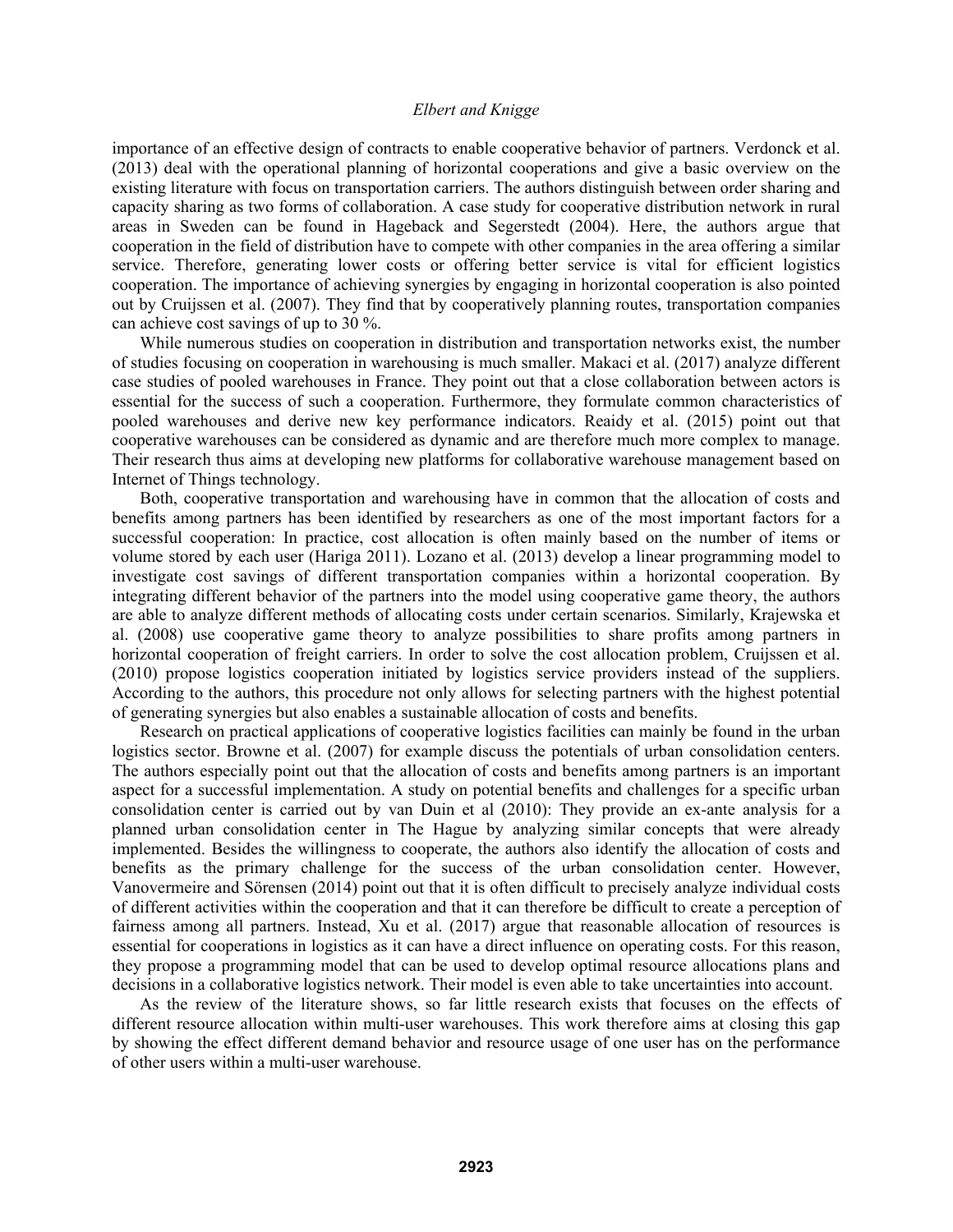# **3 SIMULATION MODELLING**

#### **3.1 The Warehouse Model**

To analyze the effect of different user's order placement behavior on the common resource usage and the other user's order processing time, a simplified agent-based simulation model of a multi-user warehouse used by only two users A and B has been developed. Restricting the model to just two users allows for better isolating and thus analyzing the resulting interdependencies between order placement behavior of one user and order picking times of the other user. Logistics cooperation of only two participants is also investigated by Vanovermeire and Sörensen (2014). The warehouse itself has been modeled as a rectangular layout with ten aisles and 100 storage positions of equal size in each aisle (i.e. 50 positions on each side of the aisle). This layout thus yields a total of 1000 different storage positions. The warehouse has one depot on one side to which items are brought after picking. Pickers can only change aisles on either end of the aisles, meaning that there are no cross-aisles within the layout. Similar layouts are widely used in warehousing literature (see e.g. Hong and Kim 2017; Grosse et al. 2014; Petersen and Aase 2004). Inside the warehouse, both users store goods which are assigned randomly to one of the available storage positions using a uniform distribution. In the simplified warehouse model, all items stored in the warehouse as well as the storage positions are of equal size. A picture of the final layout filled with equal number of items of both users is given in Figure 1.



Figure 1: The warehouse layout used in the simulation model filled with the same number of items of both users A and B.

At certain points in time, each user places orders for a number of their items to be picked from the warehouse. The exact items to be picked for each order are selected randomly by using a uniform distribution assigning the same probability to all available items of the respective user. For picking the ordered items, a picker-to-parts system is used with one commonly used order picker who moves through the warehouse in an S-shape route. S-shaped routes provide efficient solutions for the picker routing problem in the given layout and are therefore widely used in practice (Hong and Kim 2017). Only one picker is modeled as this allows for analyzing the influence of limited resource availability. Furthermore, effects caused by picker interaction (e.g. picker blocking – Franzke et al. 2017) that are not in focus of the presented work can be excluded. The moving velocity of the picker is set to one meter per second as in Elbert and Müller (2017), who have analyzed walking velocities in manual order picking in detail. After being placed by users, picking orders are assigned to the picker in a FIFO scheme. The picker then picks the items starting at the depot until its maximum carrying capacity is reached or until all items of all orders have been picked. Subsequently, the picker brings items to the depot and continues picking or waits for new orders. Note that orders of both users can be picked within one tour. However, as the picker – if currently idle – starts its tour right after a new order has been placed, this only takes place if orders of both users are already waiting at the depot once the picker returns from a tour. The time the picker needs for picking each item can be defined individually for each user but is of equal deterministic value for each item of the user. Because only the picking process is of interest for this work, the refilling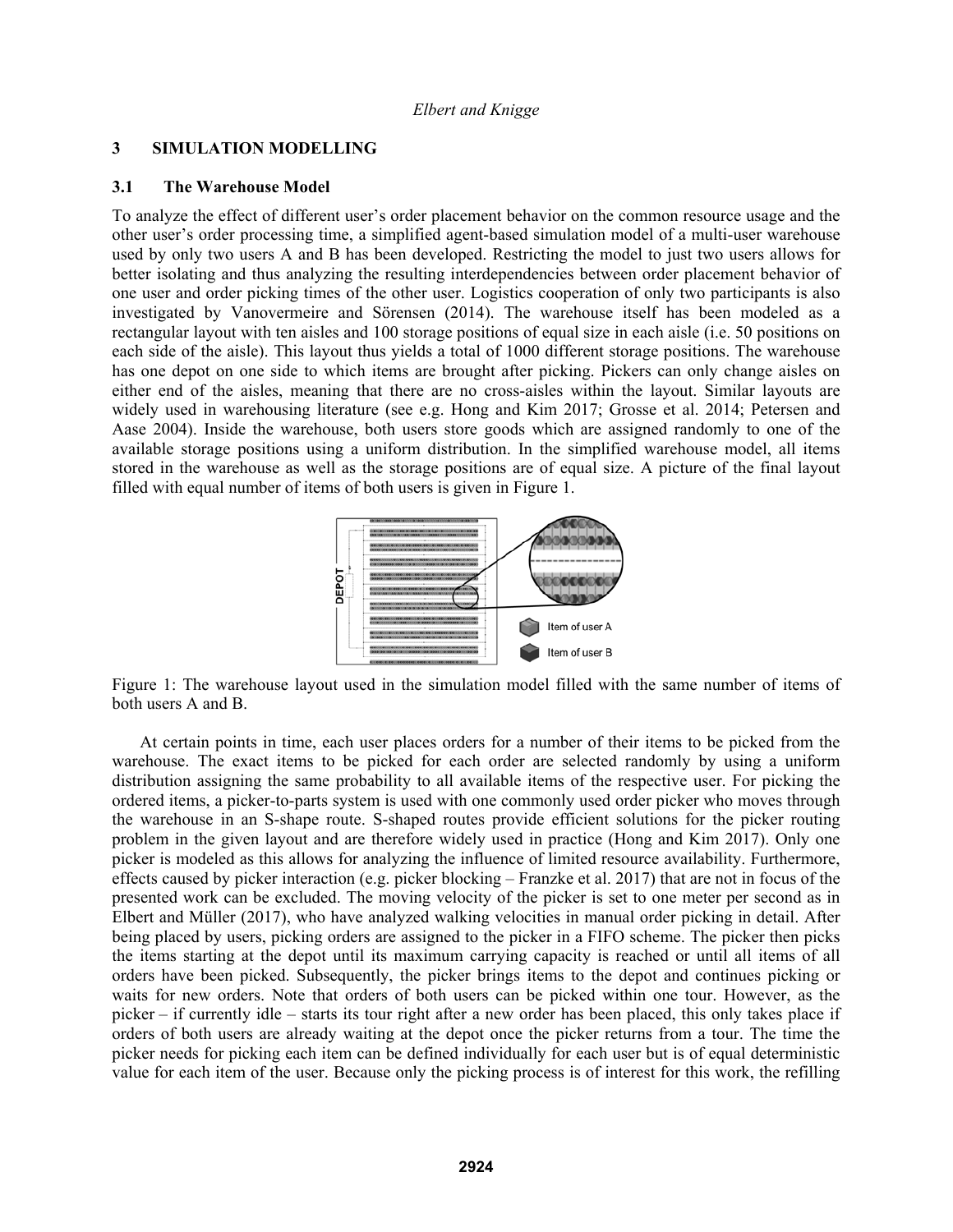process is neglected in the model. Instead, items are replaced automatically at its storage locations after being picked, making sure that there are always sufficient items available for picking.

In the model, there are two common resources that can be analyzed in terms of usage by each user: The available space i.e. the total number of item positions available for both users and the common order picker. As usage of the available space can easily be tracked, this work focuses on the usage of the common order picker by each partner.

In summary, there are four different types of agents in the warehouse simulation model: The two users that place orders, the order picker and the items that are picked by the order picker on one hand. On the other hand, the orders themselves are also modelled as agents. These order agents are generated according to events which occur based on a predefined order arrival frequency for each user. As the number of agents is relatively small with only two warehouse users and one order picker, interaction between agents of one type is not part of the model. However, an agent-based approach has been chosen for the analysis, as it allows increasing the number of users and order pickers easily for future research. An analysis of the effects of agent interaction such as picker blocking for example on the overall warehouse performance might also be of interest in the future. Therefore, an agent-based model appears to be a suitable approach.

# **3.2 Input and Output Parameters and Model Verification**

There are several input parameters that can be defined before each experiment run, allowing for a systematic analysis of different aspects. The input parameters are the

- share of available item positions of each user;
- frequency of each partner at which orders are placed, i.e. the demand of each user;
- order size i.e. the number of items in each order;
- carrying capacity of the order picker;
- time needed to pick items of each user.

Output parameters of the simulation model have been selected with focus on the picking process and the performance of the commonly used order picker. Therefore, the following output parameters, which will be explained in detail below, can be analyzed by the model:

- the order processing time of each order;
- total working time of order picker consisting of item pickup time and walking time;
- $\bullet$  the picking time ratio.

The order processing time is calculated and saved in a database at the time at which all items of the order have been picked and arrived at the depot. It is defined as the difference between the arrival time at the depot and the time at which the order has been placed by the user. The working time of the order picker is the entire time at which the order picker is not waiting for orders at the depot. That means that the working time t can be separated into walking time  $t_w$  and the time  $t_p$  which is used for picking up items from the corresponding locations:  $t = t_w + t_p$ . The picking time ratio is defined as the percentage of picker working time accountable to each of the two users. Dividing the working time to each user is done by dividing walking time and item pick time separately. Item pick time can be calculated easily for each user by simply summarizing the pick times of each item of the corresponding user that has been picked. Walking time is assigned proportionally to each user based on the total walking time  $t_w^{total}$  of each tour and the number of items of each user in the tour. This means that the walking time of user A  $t_w^A$ is calculated as follows:

$$
t_w^A = t_w^{total} \frac{n_A}{n_A + n_B},
$$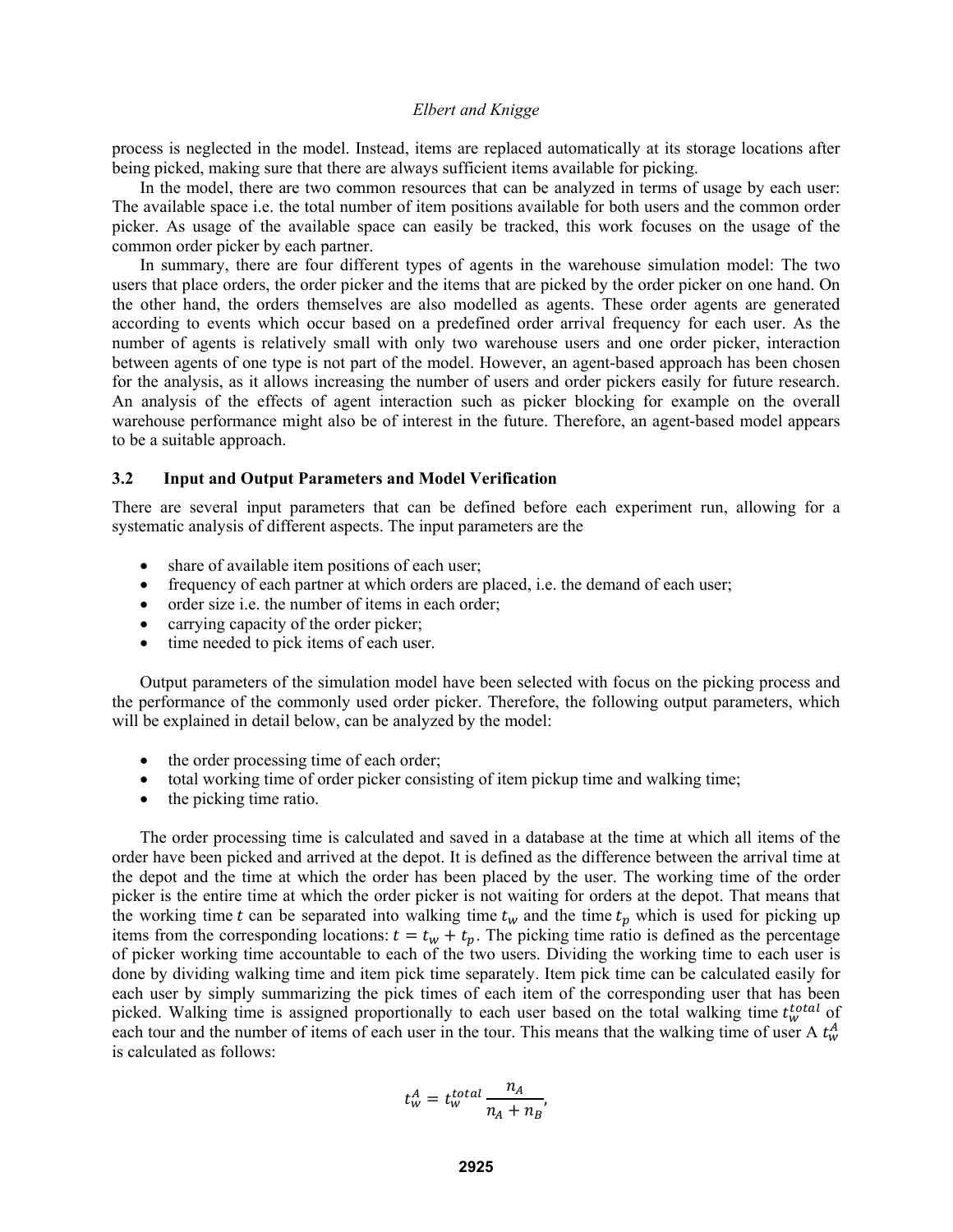where  $n_A$  is the number of items of user A and  $n_B$  is the number of items of user B. The total walking time accountable for user B can then be calculated as  $t_w^B = t_w^{total} - t_w^A$ . For the case of this work, allocating walking times proportionally based on the number of items picked is assumed accurate as item positions are assigned randomly to both users with equal probability. Furthermore, the items to be picked with each order are also defined randomly with equal probability for each item to be picked. Nevertheless, in a case where goods are not placed randomly in the warehouse, walking times cannot be assigned by this method, as the user whose items are located closer to the depot will account for a lower share of total walking time.

The simulation model has been verified by conducting numerous simulation runs with different parameter settings. Each parameter has been altered systematically and simulation results have been carefully analyzed for the expected changes in outcome. Furthermore, in order to verify the simulated picking process, different simulation runs have been analyzed with regard to the number of items picked, ensuring that all orders that have been placed by users are also picked eventually.

#### **4 RESULTS**

The input parameter for displaying different order placement behavior of users in the model is the frequency at which orders are placed by each user in the warehouse. To analyze how different demand influences common resource usage, the frequency at which orders are placed is altered systematically between one and 20 orders per hour for user A. Simultaneously, the order frequency of user B is kept at a constant value of ten orders per hour for each simulation run. This allows for comparing a state at which both users have equal demand to different situations with unequal demand between warehouse users. All other parameters have been set once as described in the following section in the beginning of the study and were not changed during the experiments. Each order frequency setting has been simulated for a model time of eight hours. Yet, orders are only placed in the first seven hours of the simulation time, leaving the last hour for completing open orders.

For the share of available item positions, each user was given exactly 50 % i.e. 500 of the available 1000 storage positions in the warehouse. By choosing an equal distribution of item positions, the resource of the available space is used equally by both users. Therefore, the usage of the common order picker can be isolated and analyzed independently. The carrying capacity of the order picker has been set to 20 items and the order size to five items per order for orders of both users. The time for picking an item has been set to ten seconds for items of both users. Previous analysis of the model has shown that by choosing these values for order size and the required picking time, it is assured that all incoming orders in each order frequency configuration can be completed within the eight hours of simulated model time. Parameter values for the simulation study are summarized in Table 1.

| <b>Parameter</b>         | Value for user A     | Value for user B   |  |  |
|--------------------------|----------------------|--------------------|--|--|
| Number of item positions | 500                  | 500                |  |  |
| Order arrival frequency  | 1-20 orders per hour | 10 orders per hour |  |  |
| Order size               | 5 items              | 5 items            |  |  |
| Pick time per item       | 10 <sub>s</sub>      | 10 <sub>s</sub>    |  |  |
| Picker capacity          | 20 items             |                    |  |  |
| Picker speed             | $1 \text{ m/s}$      |                    |  |  |

Table 1: Parameter settings for the simulation study.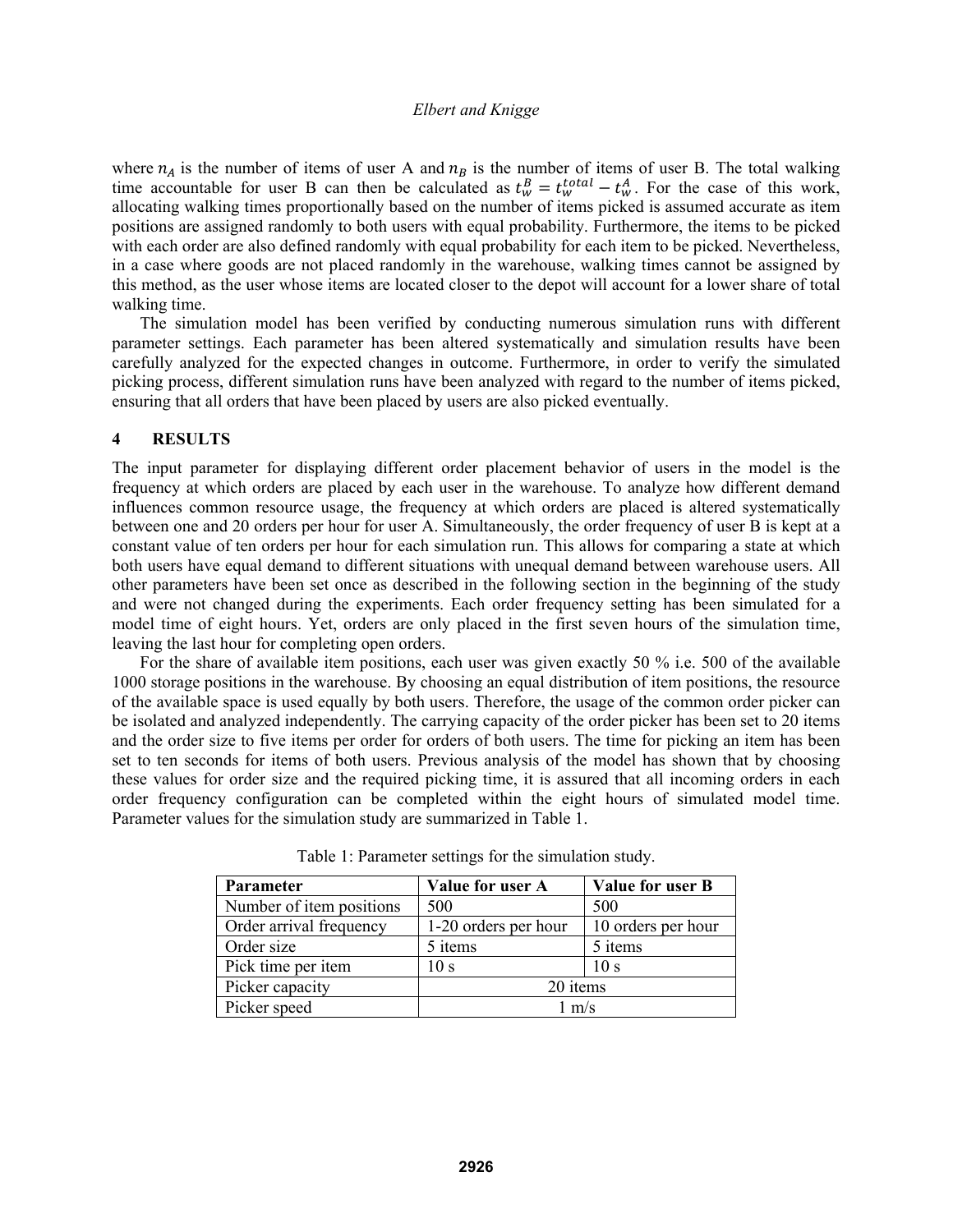First of all, the picking time ratio i.e. the total working time of the order picker accountable for each user has been analyzed in order to answer RQ 1. Results for a single simulation run for each order arrival frequency are given in Figure 2. For the data of each user, a fitted polynomial curve has been calculated using the least-square-method. This curve is also displayed as a dotted line in Figure 2. As can be seen, user A is accountable for 10 % of the picker working time when only one order per hour is placed by this user. For the case of 20 orders per hour, user A accounts for 70 % of the picker's total working time.



Figure 2: Picking time ratios of both users along with fitted curves for increasing order arrival frequencies of user A.

The equation for the fitted curve of user A and its derivatives are as follows:

$$
y_A = -0.0017x^2 + 0.064x + 0.0614
$$

$$
y'_A = -0.0034x + 0.064
$$

$$
y''_A = -0.0034
$$

As can be seen, the picking time ratio does not increase proportional with the number of orders. Instead, for little number of orders per hour, the picking time ratio increases faster than for large values. The first derivative of the equation yields a gradient of 6.06 % for an input of one order per hour. However, for ten orders per hour, the gradient is only 3.00 %. This is caused by the fact that the order picker starts a new tour immediately after an order arrives. This means, that for low order arrival frequencies, the order picker picks each order in an individual tour. Therefore, the total working time of the order picker increases with each additional order as waiting times of the picker decrease. For higher order arrival frequencies, new orders are already waiting to be picked once the picker arrives at the depot, enabling the picker to continue picking without any delay. At some point above 20 orders per hour, the maximum picking capacity of the order picker is reached. Here, working time of the order picker cannot increase further, even if the order arrival frequency increases. Due to the FIFO rule with which orders are assigned to the picker, the picking time ratio of user A will eventually approach 100 %.

In order to investigate the influence on order processing times of each user and to thus answer RQ 2, the mean order processing time per order of both users from 100 simulation runs per order arrival frequency along with the calculated standard errors are given in Table 2.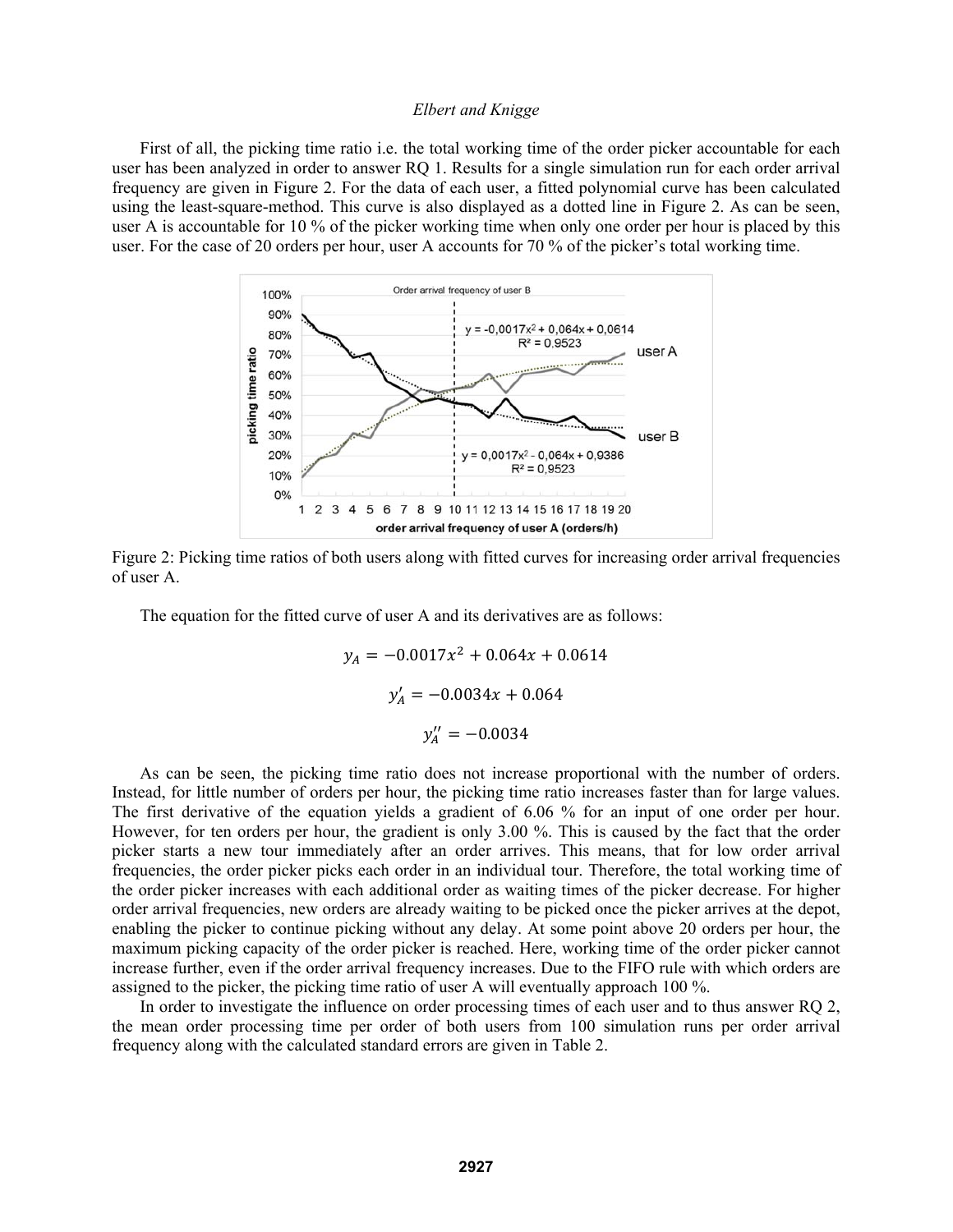| Order arrival rate of user A  |       |       |       |        |        |        |        |
|-------------------------------|-------|-------|-------|--------|--------|--------|--------|
| (orders/h)                    | 1     | 2     | 3     | 4      | 5      | 6      |        |
| Orders completed of user A    | 7(3)  | 14(4) | 21(4) | 28(6)  | 35(6)  | 42(7)  | 48(6)  |
| Orders completed of user B    | 71(9) | 70(8) | 70(8) | 69(8)  | 69(7)  | 70(8)  | 70(9)  |
| Mean order processing time of | 294   | 303   | 326   | 328    | 337    | 359    | 376    |
| user $A(s)$                   | (56)  | (42)  | (41)  | (35)   | (33)   | (36)   | (35)   |
| Mean order processing time of | 289   | 304   | 316   | 332    | 339    | 357    | 371    |
| user $B(s)$                   | (24)  | (25)  | (30)  | (29)   | (31)   | (34)   | (34)   |
| Order arrival rate of user A  |       |       |       |        |        |        |        |
| (orders/h)                    | 8     | 9     | 10    | 11     | 12     | 13     | 14     |
| Orders completed of user A    | 56(8) | 64(7) | 70(7) | 78 (9) | 83 (9) | 91(10) | 98 (9) |
| Orders completed of user B    | 69(8) | 72(9) | 71(7) | 71(7)  | 69(8)  | 70(8)  | 71(9)  |
| Mean order processing time of | 388   | 417   | 426   | 450    | 469    | 495    | 524    |
| user $A(s)$                   | (41)  | (47)  | (43)  | (46)   | (51)   | (57)   | (82)   |
| Mean order processing time of | 385   | 414   | 430   | 454    | 467    | 498    | 520    |
| user $B(s)$                   | (38)  | (44)  | (40)  | (43)   | (54)   | (65)   | (80)   |
| Order arrival rate of user A  |       |       |       |        |        |        |        |
| (orders/h)                    | 15    | 16    | 17    | 18     | 19     | 20     |        |
| Orders completed of user A    | 106   | 113   | 118   | 128    | 134    | 141    |        |
|                               | (11)  | (11)  | (10)  | (10)   | (12)   | (13)   |        |
| Orders completed of user B    | 71(8) | 70(9) | 70(8) | 70(9)  | 69(8)  | 71(9)  |        |
| Mean order processing time of | 559   | 593   | 618   | 695    | 755    | 853    |        |
| user $A(s)$                   | (90)  | (105) | (92)  | (148)  | (167)  | (269)  |        |
| Mean order processing time of | 560   | 594   | 621   | 693    | 759    | 852    |        |
| user $B(s)$                   | (100) | (108) | (104) | (158)  | (178)  | (288)  |        |

Table 2: Mean order processing times from 100 simulation runs for each order arrival frequency of user A and a constant order arrival frequency of ten orders per hour for user B (standard error given in brackets).

For an order arrival frequency of user A of one order per hour, the mean order processing time is 294 s for user A and 289 s for user B. For 20 orders per hour, mean order processing times yield 853 s for user A and 852 s for user B. Although the frequency at which orders of user B are placed is always equal to 10 orders per hour, mean order processing times are almost the same for both users in each simulated case. This means that the mean order processing time of user B rises with an increasing number of orders per hour of user A. For low numbers of orders per hour of user A, the mean order processing times increase slower compared to larger numbers of orders per hour. This again is caused by the picker approaching its maximum picking capacity as well as the FIFO rule of order assignment: For larger order arrival frequency, more orders have to wait to be picked as it becomes more unlikely that picking of an order can start just after the order has been placed.

For further analysis, the influence of the time at which orders are placed has also been investigated. To do so, the order arrival rate of user A is not defined as a static value for the entire simulation run as has been the case before. Instead, the order arrival frequency is now varied over the turn of the model's runtime according to four predefined schedules. In these schedules, a peak in order arrival frequency is simulated at 12:00 h with order arrival frequencies of between 30 and 60 orders per hour. Yet, the mean order arrival frequency for the entire day for user A lies at approximately thirteen orders per hour in each schedule. Furthermore, to compare flexible order arrival frequencies to the before case of constant order arrival frequencies, a configuration with a constant order arrival frequency of thirteen orders per hour of user A has also been simulated. The order arrival frequencies of user A in each schedule are displayed in Figure 3a. The order arrival frequency of user B does not change over time and – as before – lies at a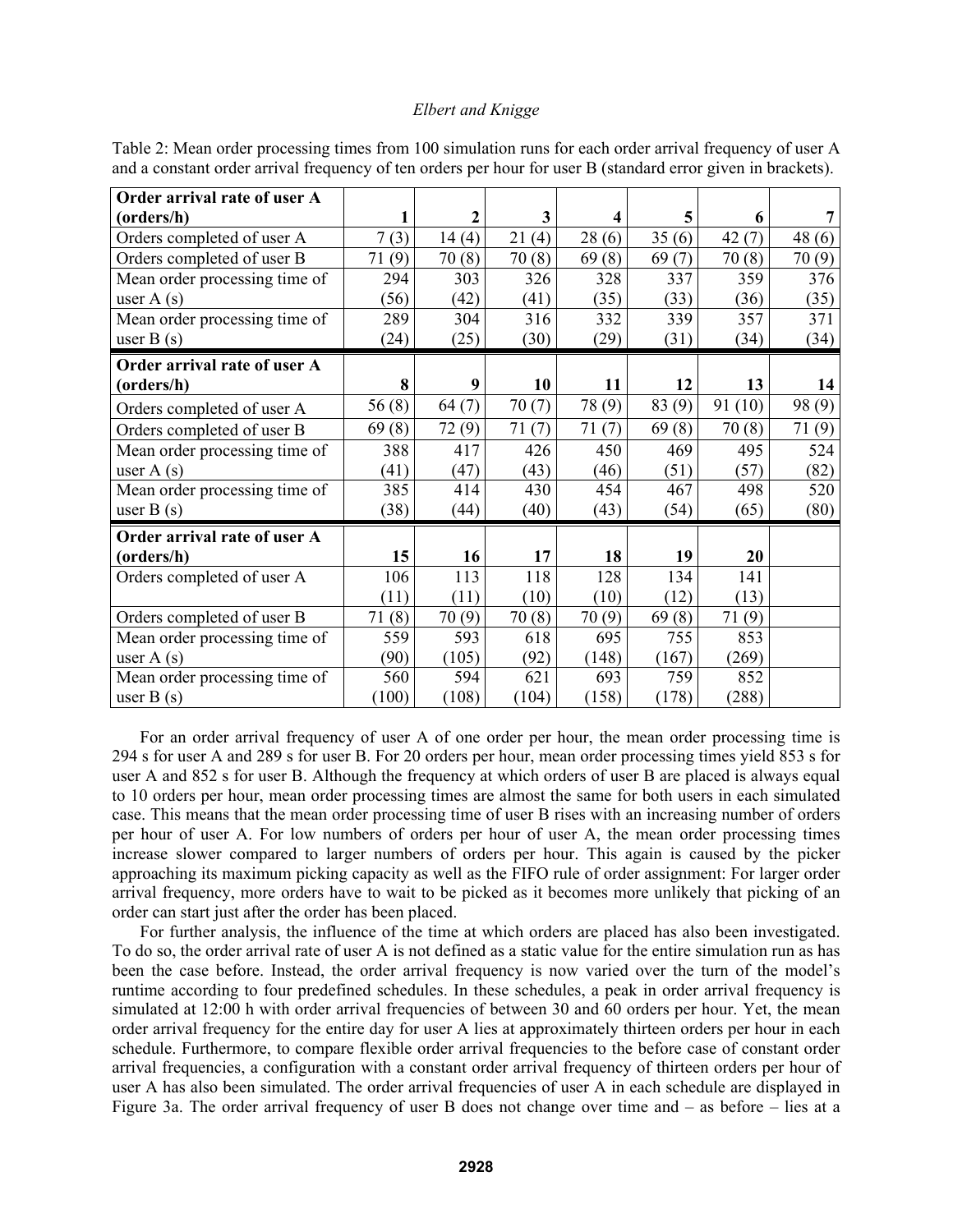constant value of ten orders per hour in each of the simulated cases. Each order arrival frequency configuration has been simulated 100 times and the mean values of the resulting mean order processing times of user B have been calculated. In Figure 3b, mean order processing times of user B for each 30 minute block between 8:30 h and 16:00 h are presented for the given schedules. In addition, Table 3 gives the calculated values along with the resulting standard error.



Figure 3: Different input order arrival frequencies of user A (a) and the resulting mean order processing times of user B (b) from 100 simulation runs with a simulated eight-hour day each.

In the case of a constant order arrival frequency of 13 orders per hour of user A, mean order processing times of user B lie between 479 and 1466 s. As can be seen in Figure 3, even for a constant order arrival frequency, a peak in mean order processing times can be observed at around 15:00 h. This is caused by earlier orders still waiting to be picked due to limited order picking capacity. Yet, in the case of schedule 1 with a peak order arrival frequency of 60 orders per hour of user A, mean order processing times of user B reach a maximum value of 3010 s, which is more than twice the value compared to order processing time under constant order arrival frequency at this time. Interestingly, the peak in order processing times of user B is reached in the 30-minute block between 13:30 h and 14:00 h for schedule 1, i.e. almost two hours after the peak in order arrival frequency occurred. In schedule 2 with a peak order arrival frequency of 50 orders per hour of user A, order processing times of user B reach up to 2933 s in the block between 14:00 h and 14:30 h. For schedule 4 with a peak order arrival frequency of 30 orders per hour, the highest mean order processing time of user B is measured between 13:00 h and 13:30 h with 1250 s, which is less compared to the maximum mean order processing time for a constant order arrival frequency of user A.

#### **5 CONCLUSION**

In this paper, we have presented an agent-based simulation model in order to investigate the influence of different order arrival frequencies on other users' order processing times inside a multi-user warehouse. In the simulation, a simplified rectangular warehouse with just two users and one order picker has been modeled. As expected, results of a first simulation study with constant and flexible order arrival frequencies show that order arrival frequencies indeed have a strong influence on the working times of the order picker who in this case is a common resource of both users. The simulation study moreover discovers that picking time ratio of the common order picker does not increase linearly with increasing order arrival rates. This in turn influences order processing times of the other user. Furthermore, results indicate that for the given parameter setting the effect of a peak in order arrival frequency of one user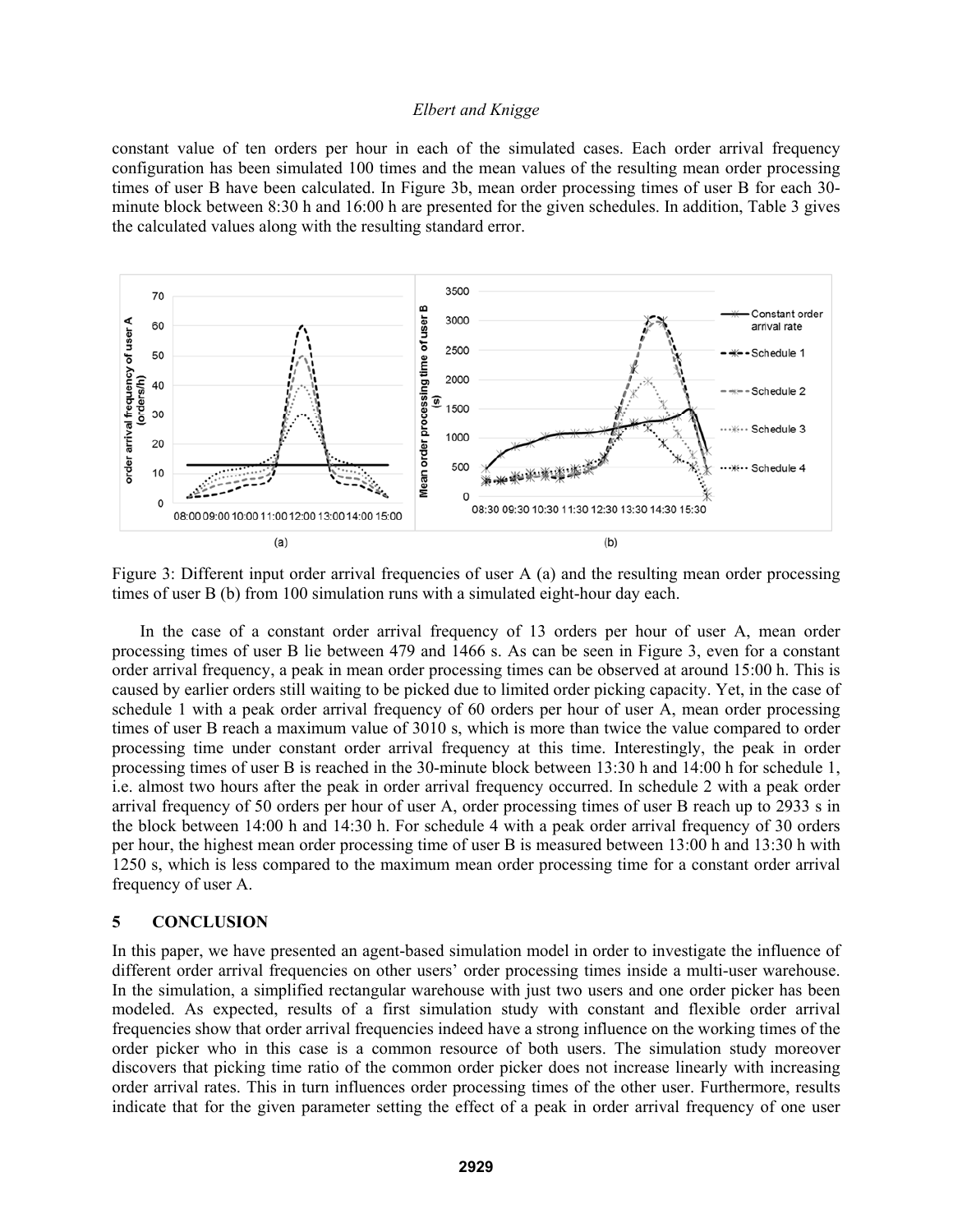impacts order processing times of the other user with a delay of up to two hours. The results of our work thus clearly indicate that under limited availability of shared order pickers, the number of orders placed by users can have a significant impact on order processing times. Consequently, the results of the study highlight the importance of finding ways to deal with the influence of user demand on picking resource usage when planning a logistics cooperation and to promote coordinated order placement in multi-user warehouses. This can for example be done by limiting the resource usage of each partner by defining common rules or by integrating picker usage into cost allocation or pricing models of multi-user warehouses.

However, only a simplistic warehouse has been modeled in the simulation. Using only one order picker is useful for showing the effects under limited resource availability but is not assumed to be a realistic scenario. Although real-world applicability of the results is therefore only limited, we assume that having limited order picking resources available is a common scenario for most real-world warehouses. Nevertheless, repeating the simulation study with additional pickers and order data of a real warehouse is planned for future research in order to further increase applicability of results. Nevertheless, it is assumed that the interdependencies between order placement behavior of users and order processing times become much more complex if more than two users with different picking times per item are involved.

| Order arrival<br>frequency of user A | 08:30 | 09:00 | 09:30 | 10:00 | 10:30 | 11:00 | 11:30 | 12:00    |
|--------------------------------------|-------|-------|-------|-------|-------|-------|-------|----------|
| Constant rate (13                    | 477   | 717   | 847   | 910   | 1013  | 1063  | 1073  | 1083     |
| orders /h)                           | (144) | (221) | (300) | (330) | (417) | (475) | (522) | (537)    |
| Schedule 1                           | 290   | 270   | 288   | 329   | 345   | 311   | 379   | 451      |
|                                      | (0)   | (0)   | (0)   | (144) | (0)   | (169) | (0)   | (105)    |
| Schedule 2                           | 264   | 276   | 314   | 334   | 348   | 356   | 391   | 452      |
|                                      | (0)   | (0)   | (23)  | (174) | (166) | (135) | (103) | (111)    |
|                                      | 261   | 286   | 337   | 380   | 385   | 409   | 446   | 481      |
| Schedule 3                           | (0)   | (0)   | (1)   | (99)  | (65)  | (212) | (96)  | (108)    |
| Schedule 4                           | 248   | 272   | 352   | 402   | 419   | 444   | 482   | 560      |
|                                      | (0)   | (148) | (147) | (149) | (96)  | (133) | (108) | (176)    |
|                                      |       |       |       |       |       |       |       |          |
| Order arrival                        |       |       |       |       |       |       |       |          |
| frequency of user A                  | 12:30 | 13:00 | 13:30 | 14:00 | 14:30 | 15:00 | 15:30 | 16:00    |
| Constant rate (13)                   | 1120  | 1175  | 1218  | 1279  | 1299  | 1371  | 1466  | 779      |
| orders/h)                            | (549) | (572) | (692) | (759) | (704) | (730) | (813) | (1223)   |
|                                      | 666   | 1482  | 2175  | 3010  | 2992  | 2385  | 1350  | 454      |
| Schedule 1                           | (221) | (299) | (192) | (262) | (234) | (138) | (234) | (1023)   |
|                                      | 623   | 1412  | 2227  | 2870  | 2933  | 2150  | 1393  | 41       |
| Schedule 2                           | (217) | (305) | (382) | (263) | (219) | (349) | (70)  | (0)      |
|                                      | 627   | 1208  | 1759  | 1978  | 1580  | 1079  | 710   | 79       |
| Schedule 3                           | (206) | (214) | (197) | (580) | (169) | (103) | (0)   | (0)      |
| Schedule 4                           | 683   | 1022  | 1250  | 1166  | 909   | 647   | 506   | $\theta$ |

Table 3: Mean order processing times (s) of user B for different order arrival schedules of user A and a constant order arrival frequency of 10 order per hour for user B, calculated from 100 simulation runs (standard error given in brackets).

Of course, the results presented in this work are restricted by several other limitations. Notably, orders are assigned to the picker in a FIFO scheme and the picker moves through the warehouse in an Sshaped tour. In reality though, numerous order assignment and picker routing strategies exist that should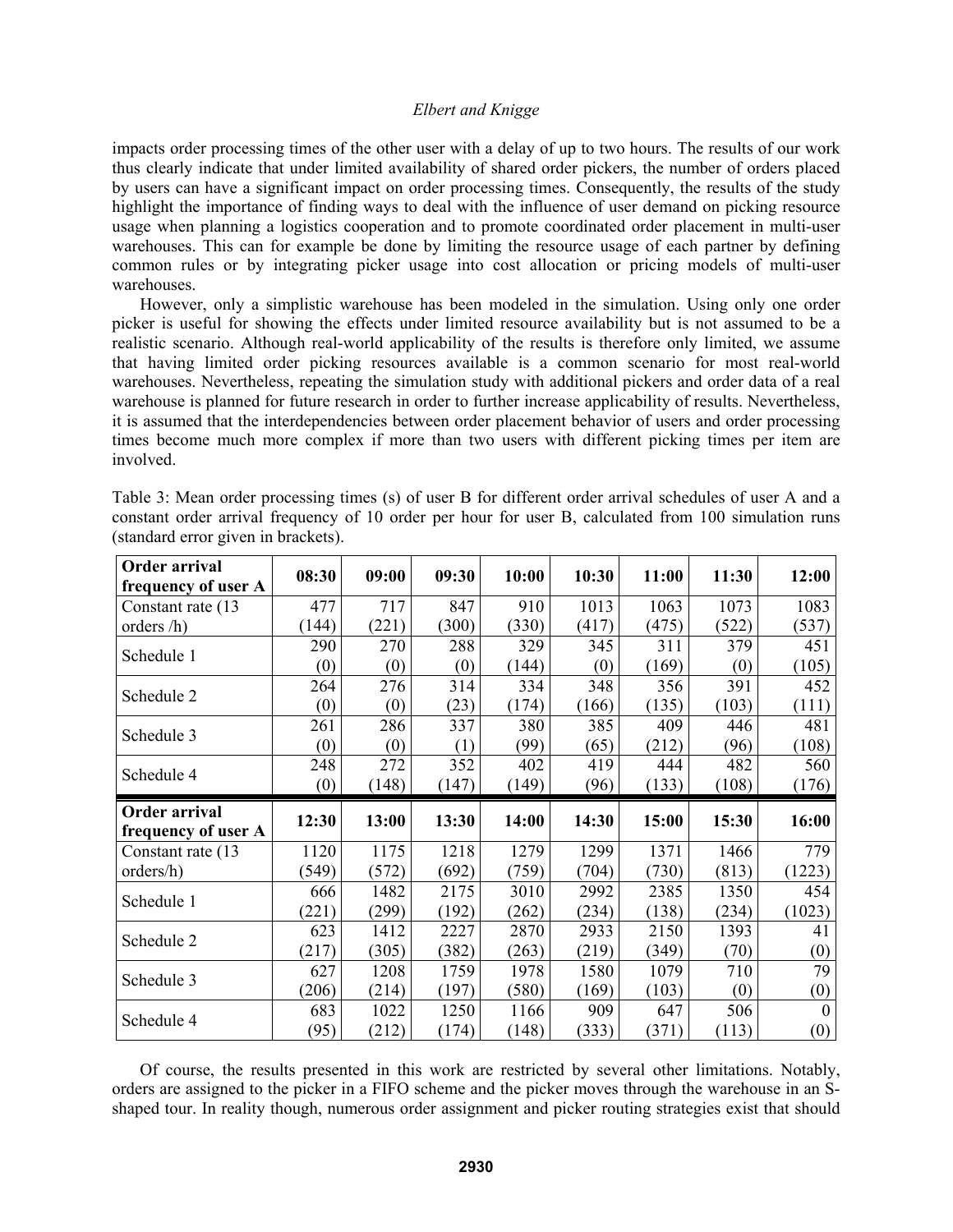be integrated into the model in the future. Furthermore, it is planned to extend the model by integrating different cost allocation models in order to analyze which model yields a fair distribution of costs under different demand behavior of the warehouse's users. Yet, the simulation model proposed in this work is regarded as a promising first step for investigating the influence of user's order placement behavior on resource usage and cost allocation in future research.

# **REFERENCES**

- Aljohani, K. and R. G. Thompson. 2016. "Impact of Logistics Sprawl on the Urban Environment and Logistics: Taxonomy and Review of Literature". *Journal of Transport Geography* 57:255-263.
- Anand, N., M. Yang, J. H. R. van Duin, and L. Tavasszy. 2012. "GenCLOn: An Ontology for City Logistics". *Expert Systems with Applications* 39:11944 -11960.
- Bonabeau, E. 2002. "Agent-based Methods and Techniques for Simulating Human Systems". *Proceedings of the National Academy of Sciences of the USA* 99(10):7280-7287.
- Browne, M., A. Woodburn, and J. Allen. 2007. "Evaluating the Potential for Urban Consolidation Centres". *European Transport - Trasporti Europei* 35:46-63.
- Browne, M., J. Allen, T. Nemoto, D. Patier, and J. Visser. 2012. "Reducing Social and Environmental Impacts of Urban Freight Transport: A Review of Some Major Cities". *Procedia – Social and Behavioral Sciences* 39:19-33.
- Cruijssen, F., O. Bräysy, W. Dullaert, H. Fleuren, and M. Salomon. 2007. "Joint Route Planning under Varying Market Conditions". *International Journal of Physical Distribution & Logistics Management* 37(4):287-304
- Cruijssen, F., P. Borm, H. Fleuren, and H. Hamers. 2010. "Supplier-initiated Outsourcing: A Methodology to Exploit Synergy in Transportation". *European Journal of Operational Research* 207(2):763–774.
- Danielis, R., L. Rotaris, and E. Marcucci. 2010. "Urban Freight Policies and Distribution Channels". *European Transport - Trasporti Europei* 46:114-146.
- de Koster, R., T. Le-Duc, and K. J. Roodbergen. 2007. "Design and Control of Warehouse Order Picking: A Literature Review". *European Journal of Operational Research* 182(2):481-501.
- Elbert, R. and J. P. Müller. 2017. "The Impact of Item Weight on Travel Times in Picker-to-Parts Order Picking: An Agent-Based Simulation Approach". *Proceedings of the 2017 Winter Simulation Conference*, edited by W. K. V. Chan et al., 3162-3173. Piscataway, New Jersey: IEEE.
- Elbert, R., J. Tränkner, and Ö. Özsucu. 2012. "Achieving Supply Chain Robustness by Horizontal Cooperation". In *Coordinated Autonomous Systems*, edited by W. Delfmann and T. Wimmer, 28-42, Hamburg: DVV Media Group.
- Franklin, R. and S. Spinler. 2011. "Shared Warehouses Sharing Risks and Increasing Eco-efficiency". *International Commerce Review* 10(1):23-31.
- Franzke, T., E. H. Grosse, C. H. Glock, and R. Elbert. 2017. "An Investigation of the Effects of Storage Assignment and Picker Routing on the Occurrence of Picker Blocking in Manual Picker-to-Parts Warehouses". *The International Journal of Logistics Management* 28(3):841-863.
- Grosse, E. H., C. H. Glock, and R. Ballester-Ripoll. 2014. "A Simulated Annealing Approach for the Joint Order Weight Restrictions". *International Journal of Operations and Quantitative Management*  20(2):65-83.
- Hageback, C. and A. Segerstedt. 2004. "The Need for Co-distribution in Rural Areas A Study of Pajala in Sweden". *International Journal of Production Economics* 89(2):153-163.
- Hariga, M. A. 2011. "Inventory Models for Multi-Warehouse Systems under Fixed and Flexible Space Leasing Contracts". *Computers and Industrial Engineering* 61(3):744-751.
- Hong, S. and Y. Kim. 2017. "A Route-Selecting Order Batching Model with the S-Shape Routes in a Parallel-Aisle Order Picking System". *European Journal of Operational Research* 257(1):185-196.